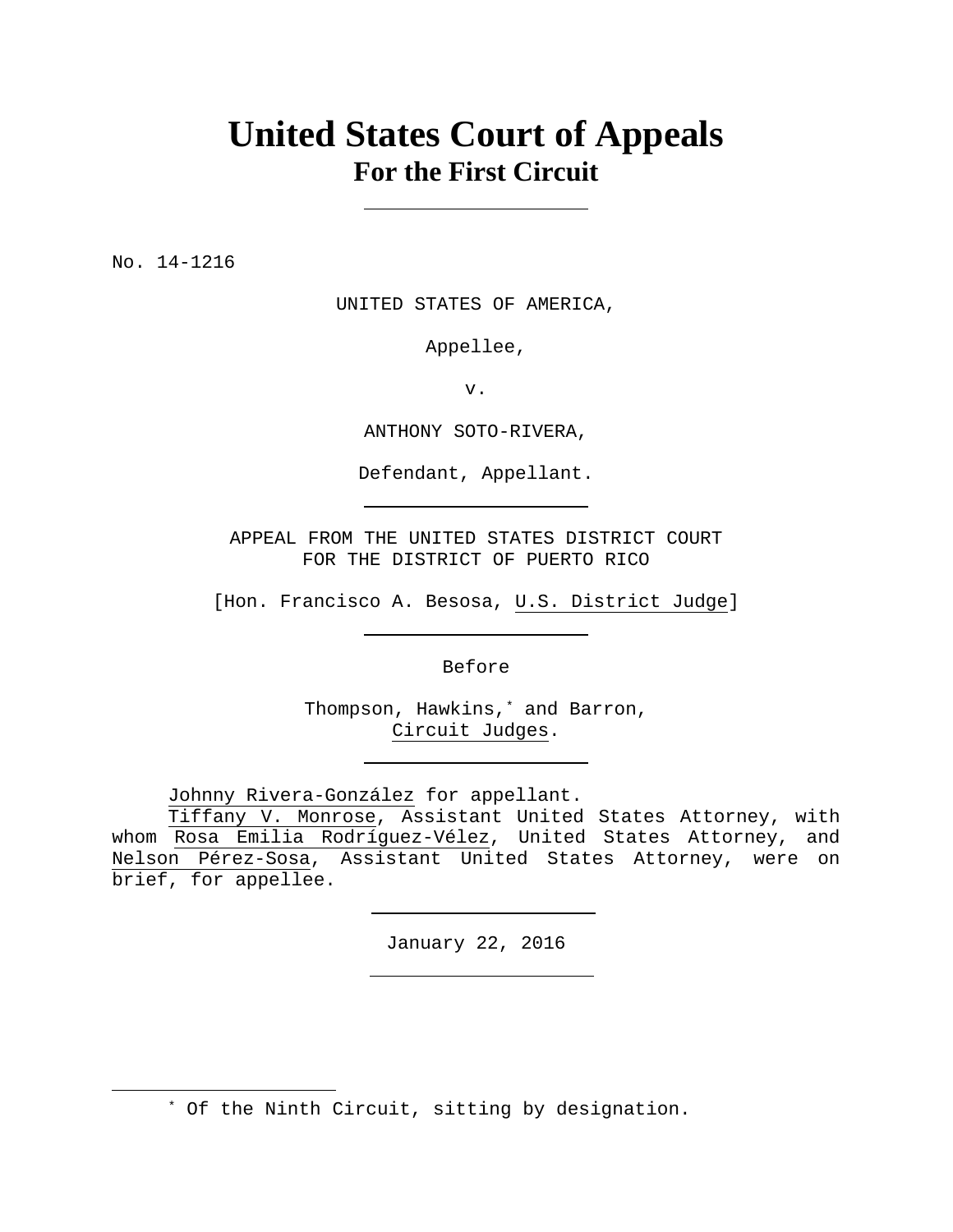**THOMPSON**, **Circuit Judge**. This appeal calls for us to consider the district judge's determination that appellant Anthony Soto-Rivera ("Soto-Rivera") should be sentenced as a Career Offender because he committed a "crime of violence" as defined by the United States Sentencing Guidelines ("U.S.S.G." or "Guidelines"). The issue before us is narrow, and so is our ruling. Taking this case just as it has been presented to us - meaning we hold the parties to their concessions and decline to speculate on the possible merit of other arguments that might have been (but weren't) made -- we conclude that Soto-Rivera's particular crime of conviction does not qualify as a "crime of violence" under the Guidelines. Accordingly, Soto-Rivera may not be sentenced as a Career Offender.

#### **BACKGROUND**

The facts, generally speaking, are neither complicated nor disputed. We recite only those necessary to decide the issues presented by the parties.

For reasons not germane to the legal issues here, Soto-Rivera found himself under arrest, and the arresting officers found a handgun and ammunition in his possession. This was a problem for him, as it turns out that Soto-Rivera had a previous felony conviction on his record.

Soto-Rivera soon faced a two-count indictment in the Puerto Rico district court. Count One charged him with illegally

- 2 -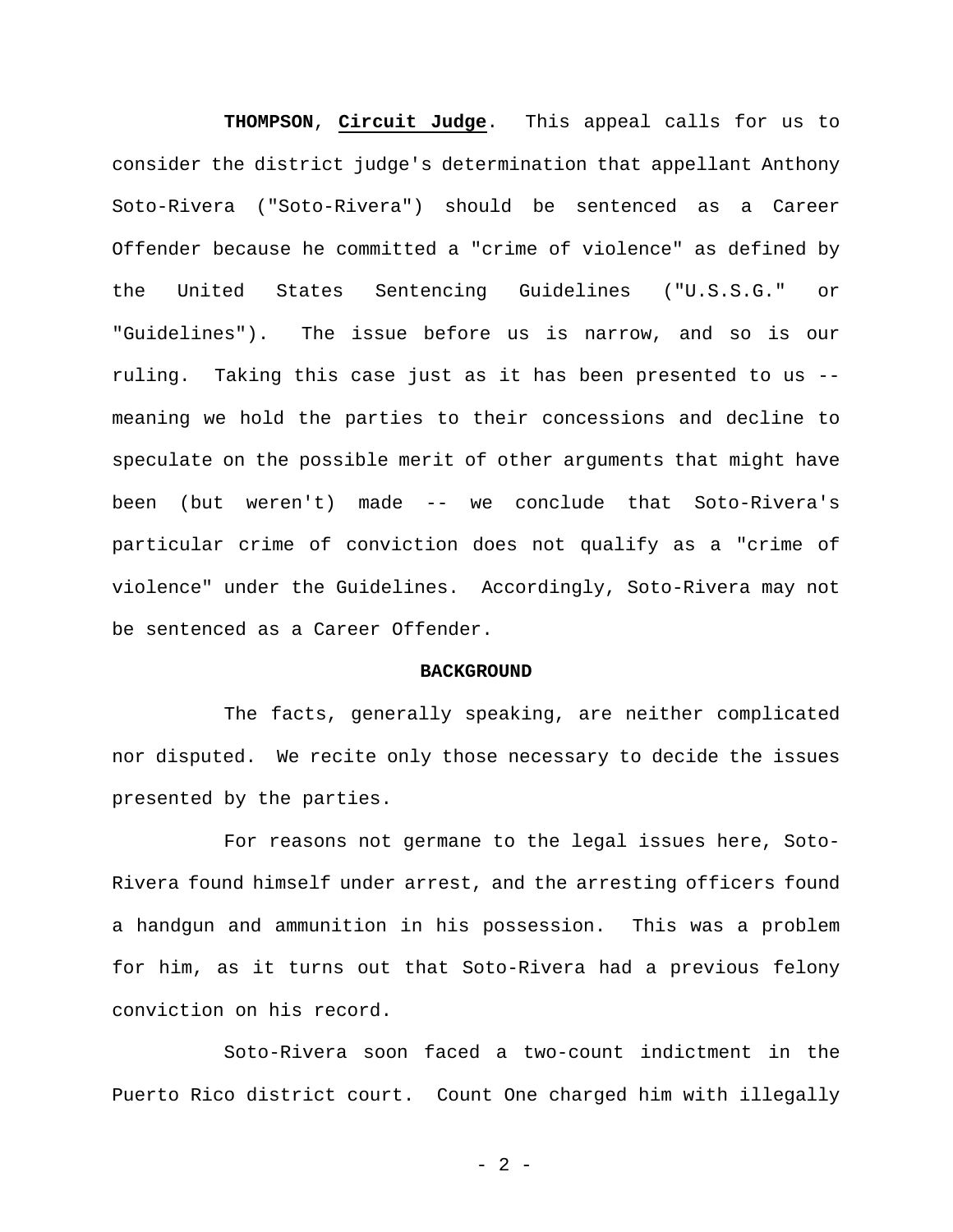possessing a "firearm and ammunition" in violation of 18 U.S.C. §§ 922(g)(1) and 924(a)(2), statutes which make it illegal for convicted felons to have guns or ammo. Count Two gave more detail about Soto-Rivera's firearm, describing it as a "machinegun, that is a Glock Model 23, .40 caliber . . . modified to shoot automatically more than one shot, without manual reloading, by a single function of the trigger," which violated 18 U.S.C. §§ 922(o)'s and 924(a)(2)'s general prohibition against possessing machineguns.1

Although he entered an initial plea of not guilty, rather than stand trial Soto-Rivera entered into a Plea Agreement with the government. Pursuant to their Agreement, Soto-Rivera agreed to plead guilty to Count One's charge of illegally possessing a "firearm and ammunition," with Count Two falling by the wayside.

The Plea Agreement addressed the length of the prison sentence Soto-Rivera could expect to receive, something that is heavily influenced by various provisions in the Sentencing Guidelines. The now-advisory Guidelines are "a system under which a set of inputs specific to a given case (the particular characteristics of the offense and offender) yield[s] a predetermined output (a range of months within which the defendant

 $1$  The Indictment contained a separate count seeking forfeiture of the Glock and ammunition. This forfeiture count also described the Glock as a "machinegun."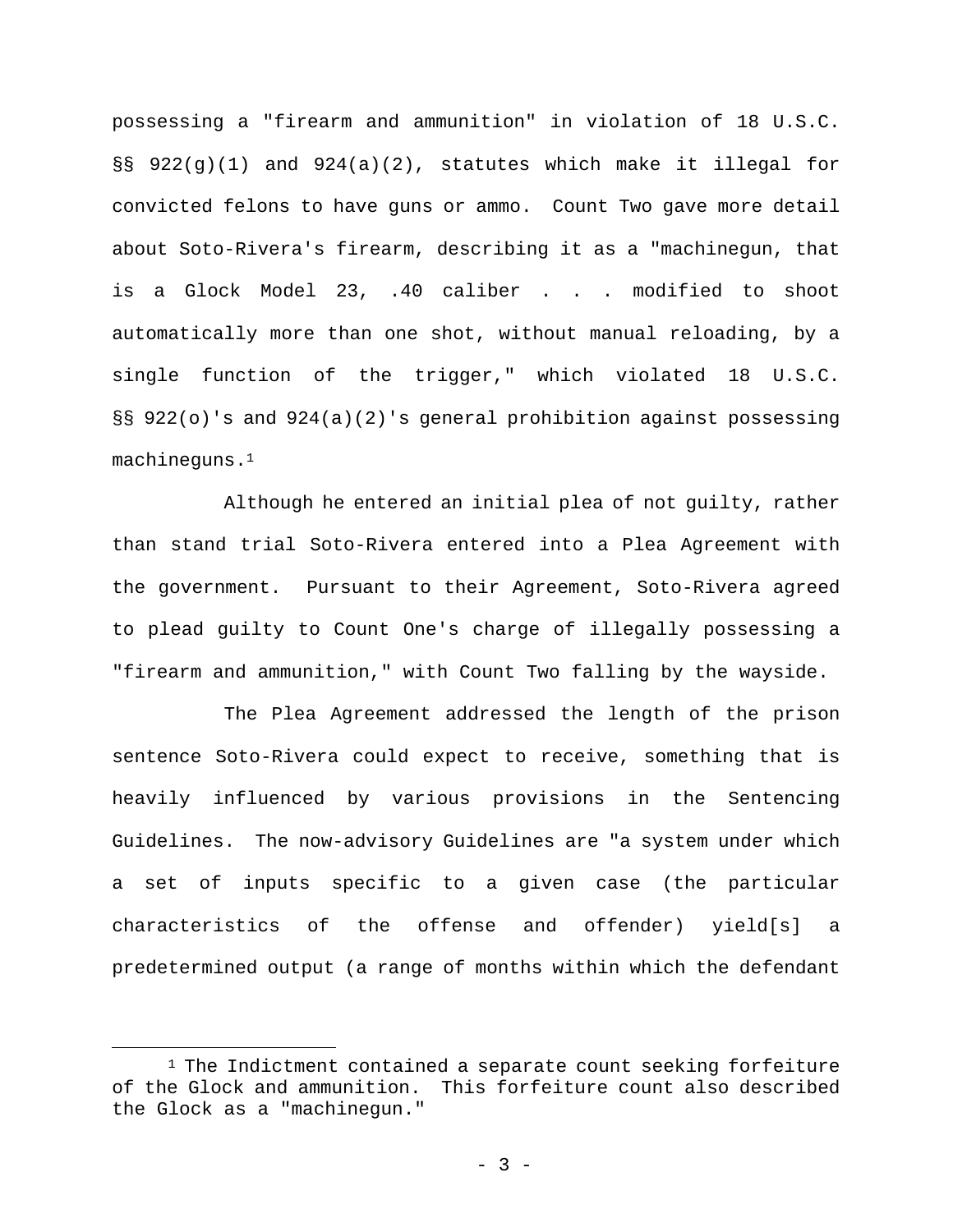could be sentenced)." Peugh v. United States, 133 S. Ct. 2072, 2079 (2013). We commend those readers interested in a general overview of how the Guidelines work to the succinct and informative rundown in United States v. Serrano-Mercado, 784 F.3d 838 (1st Cir. 2015).

For our purposes today, it is enough to know that the Guidelines take into account any past crimes a defendant has been convicted of, with the idea being that "[t]he more severe the criminal history," the lengthier the sentence. Serrano-Mercado, 784 F.3d at 840. A defendant who is over 18 at the time he commits a "felony that is either a crime of violence or a controlled substance offense," and who "has at least two prior felony convictions of either a crime of violence or a controlled substance offense," is a Career Offender. U.S.S.G. § 4B1.1(a). A Career Offender is considered to have the most severe criminal history provided by the Guidelines. Id. § 4B1.1(b). The practical effect is that a Career Offender generally receives a longer sentence for a particular crime (which, remember, must be either a "crime of violence" or a "controlled substance offense") than a non-Career Offender would get for that same crime.

So, to figure out whether a particular defendant is a Career Offender, it's necessary to know first whether that defendant is being sentenced following a conviction for a crime of violence or a controlled substance offense. If he is, the next

 $-4 -$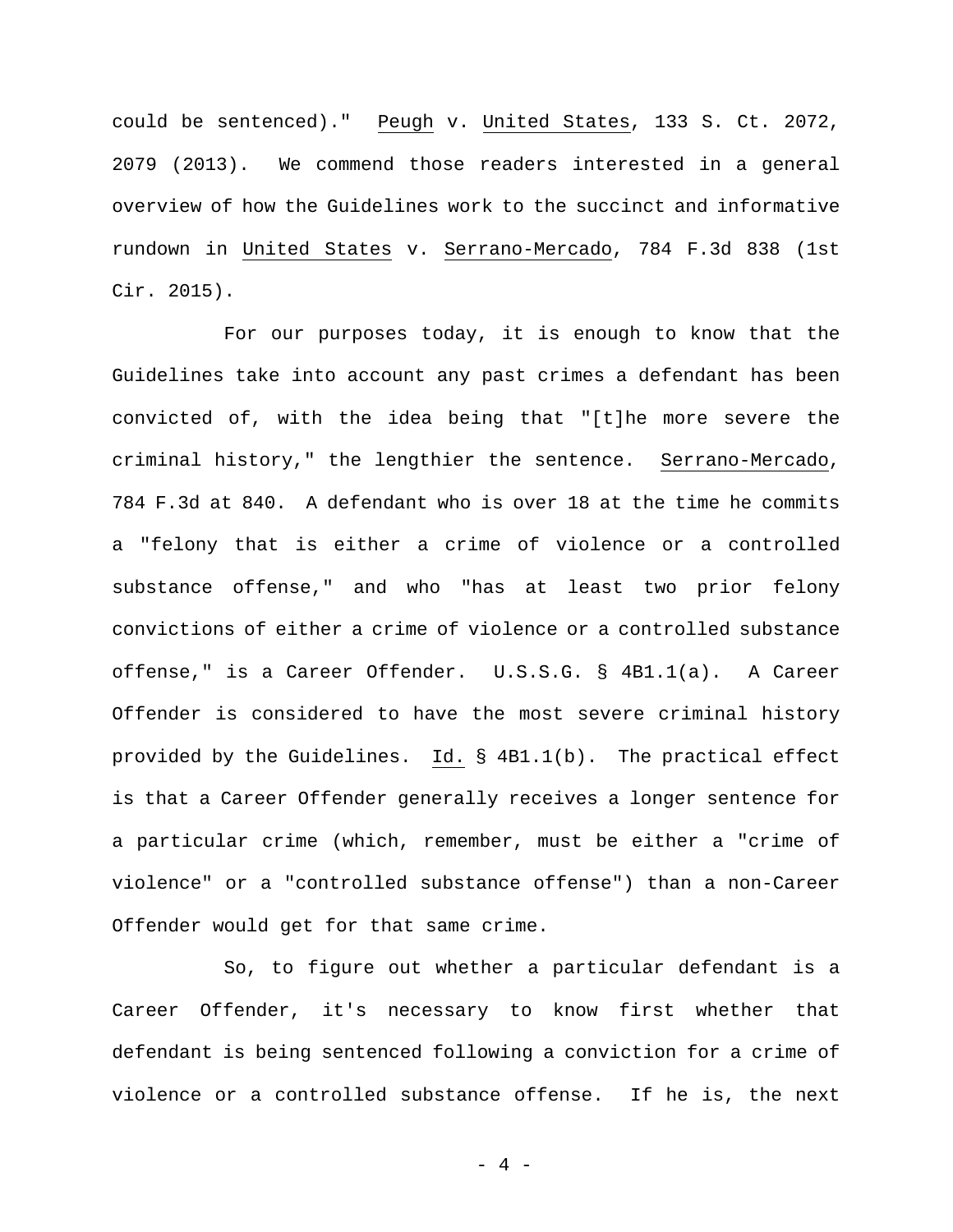question to answer is whether that defendant "has at least two prior felony convictions of either a crime of violence or a controlled substance offense." Id. § 4B1.1(a). Towards that end, a defendant and the government might stipulate in a plea agreement as to which (and how many) crimes a defendant has committed in the past.

But the Plea Agreement here -- which seems to assume that felon in possession is a crime of violence -- is silent in that regard. Instead, Soto-Rivera and the government calculated potential sentence lengths both with and without considering him to be a Career Offender. The Plea Agreement indicates that Soto-Rivera faced 77-96 months in prison if he was found to be a Career Offender, and some shorter amount of time if he turned out not to be one. $2$ 

Further, Soto-Rivera conceded in the Plea Agreement that the government would have proven at trial that he had been caught with a firearm "modified to fire automatically, that is, as a machine gun." He also admitted that he knew about the Glock's modifications, and that he already had a prior felony conviction on his record when he was caught with the gun. A district judge, after questioning Soto-Rivera at a change of plea hearing, accepted

<sup>2</sup> According to the Agreement, if not a Career Offender, Soto-Rivera's sentencing range would be 51-63 months, 57-71 months, or 70-87 months, depending on his exact number of prior convictions.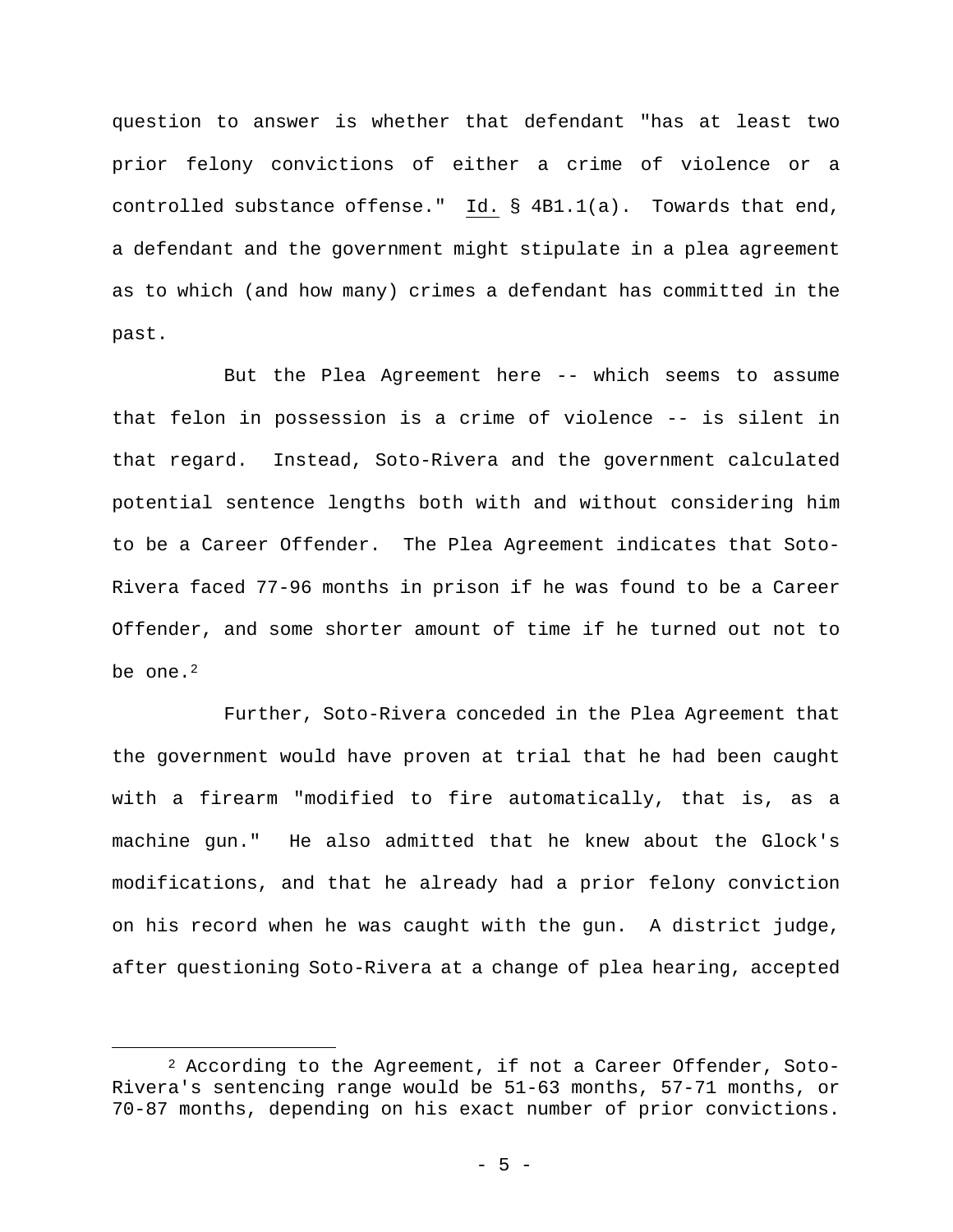his guilty plea after finding it to be "knowing and voluntary," as well as "supported by an independent basis in fact  $\ldots$ ."

When it came time for sentencing, Soto-Rivera did not object to being classified as a Career Offender. Indeed, working off the 77-96 month Career Offender range the parties calculated in the Plea Agreement, his own attorney asked for a 77-month sentence. The government went the other way and asked for a topof-the-range sentence of 96 months.

The sentencing judge stated (without objection) that two of Soto-Rivera's past convictions were "for the manufacture, delivery or possession with intent to distribute or to deliver controlled substances[,] and conspiracy to do that." In the judge's view, these two crimes were "controlled substance offenses" counting towards Career Offender status. The judge then stated in conclusory fashion that Soto-Rivera's latest conviction for felon in possession of a firearm "is considered a crime of violence." Taking into account Soto-Rivera's two prior controlled substance convictions, the judge announced he "is considered a career offender."

Further, though the parties had come up with a Career Offender range of 77 to 96 months, the sentencing judge's

- 6 -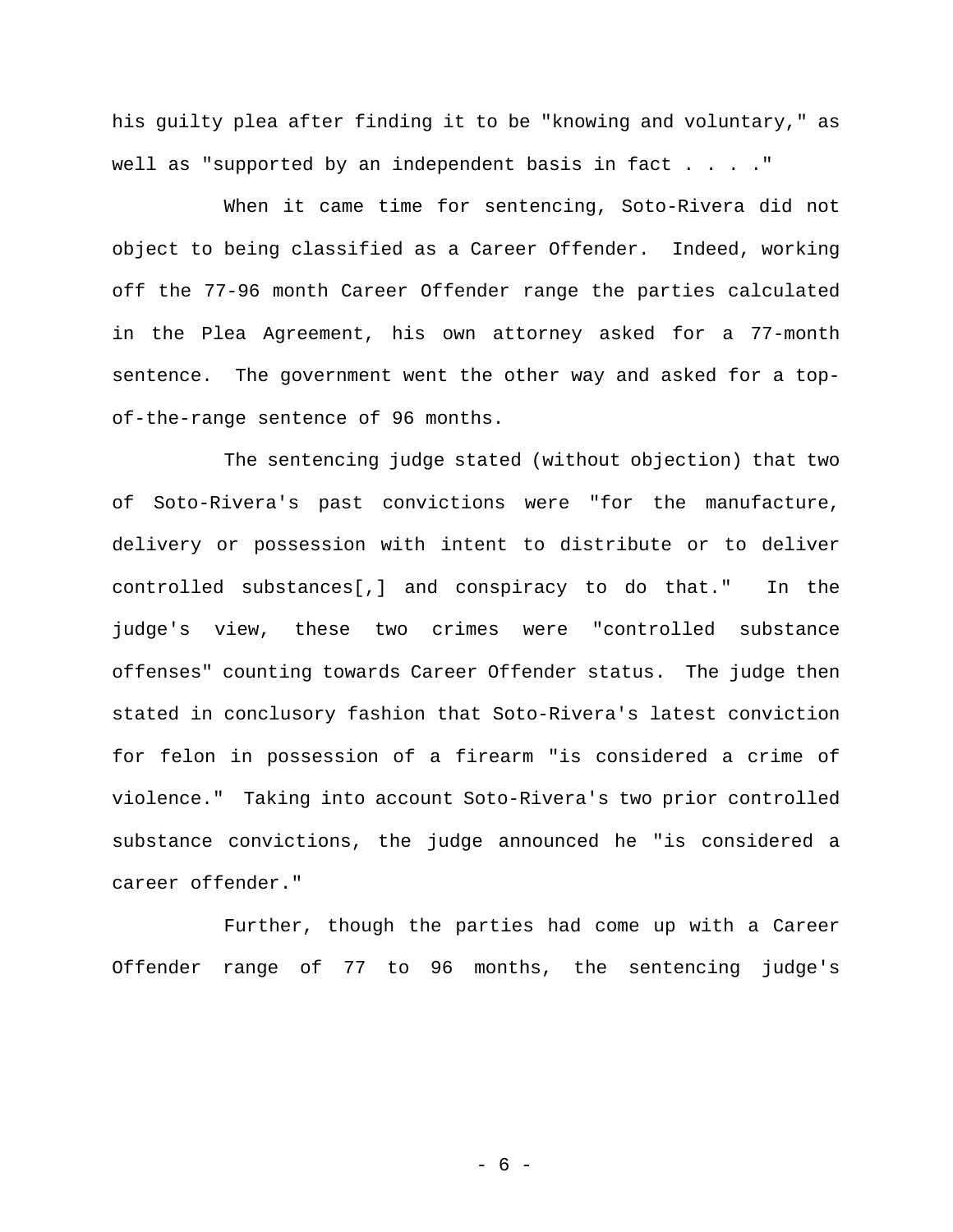calculation differed. He pegged the Guidelines range as between 92 and 115 months.3

Taking into account the circumstances of the crime and Soto-Rivera's criminal history, the sentencing judge found that the parties' recommended Guidelines range (77-96 months) "does not reflect the seriousness of the offense, does not promote respect for the law, does not protect the public from further crimes by [Soto-Rivera] and does not address the issues of deterrence and punishment." Instead, the sentencing judge concluded that the middle of the 92-155 month range he had calculated would be appropriate, and sentenced Soto-Rivera to 108 months behind bars.

This timely appeal followed.

 $\overline{a}$ 

## **STANDARD OF REVIEW**

Soto-Rivera did not object to the district court treating him as a Career Offender before, at, or following sentencing. Yet this is exactly the issue he raises on appeal, as he says that he shouldn't have been sentenced as a Career Offender.

Usually, Soto-Rivera's failure to object in the district court would lead us to find the issue forfeited and we would review for plain error only. But the government has declined to make a

<sup>3</sup> Soto-Rivera does not take issue with this range on appeal. In fact, he says it's the parties who miscalculated the Guidelines range in their Plea Agreement.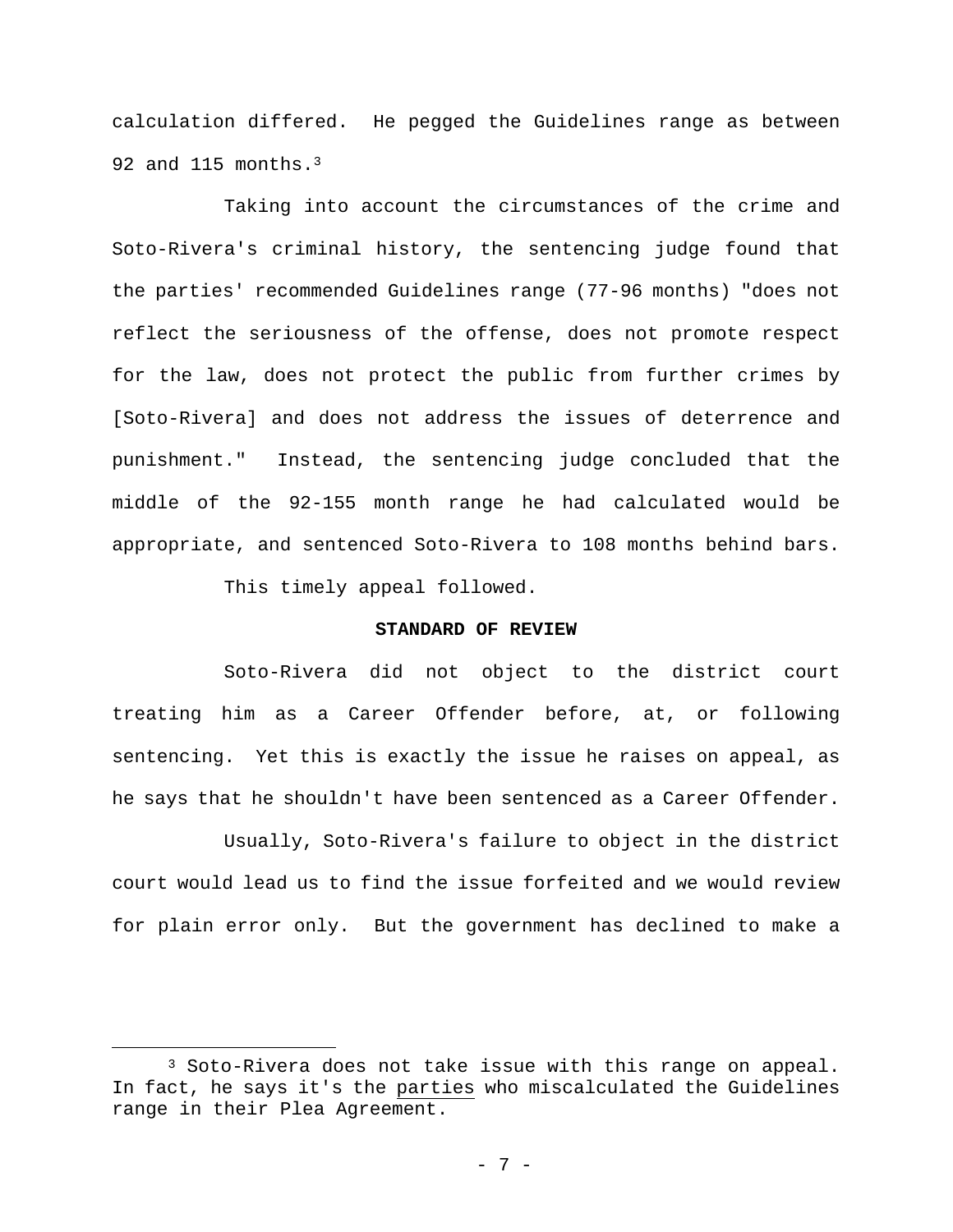forfeiture argument. In fact, at oral argument it explicitly called for us to apply "de novo review."

So, in accordance with our precedent and the government's own request, we will review the issue as if it had been properly preserved. See United States v. Tapia-Escalera, 356 F.3d 181, 183 (1st Cir. 2004) (declining to apply plain error review to a forfeited argument where the government failed to request plain error review); see also United States v. Paulino-Guzman, 807 F.3d 447, 450 n.5 (1st Cir. 2015) (reviewing the substantive reasonableness of the appellant's sentence for abuse of discretion, despite the appellant's forfeiture of any objection at the district court, because the government did not seek plain error review on appeal).

"We review the district court's interpretation and application of the sentencing guidelines de novo . . . ." United States v. Tavares, 705 F.3d 4, 24 (1st Cir. 2013) (quoting United States v. Cortés-Cabán, 691 F.3d 1, 26 (1st Cir. 2012)). Soto-Rivera's specific challenge is to the sentencing judge's determination that he is a Career Offender because the crime to which he pleaded guilty -- felon in possession of a firearm -- is a crime of violence within the meaning of the Guidelines. Figuring out whether the Guidelines define a particular offense as a crime of violence "poses a purely legal question," so we review that

- 8 -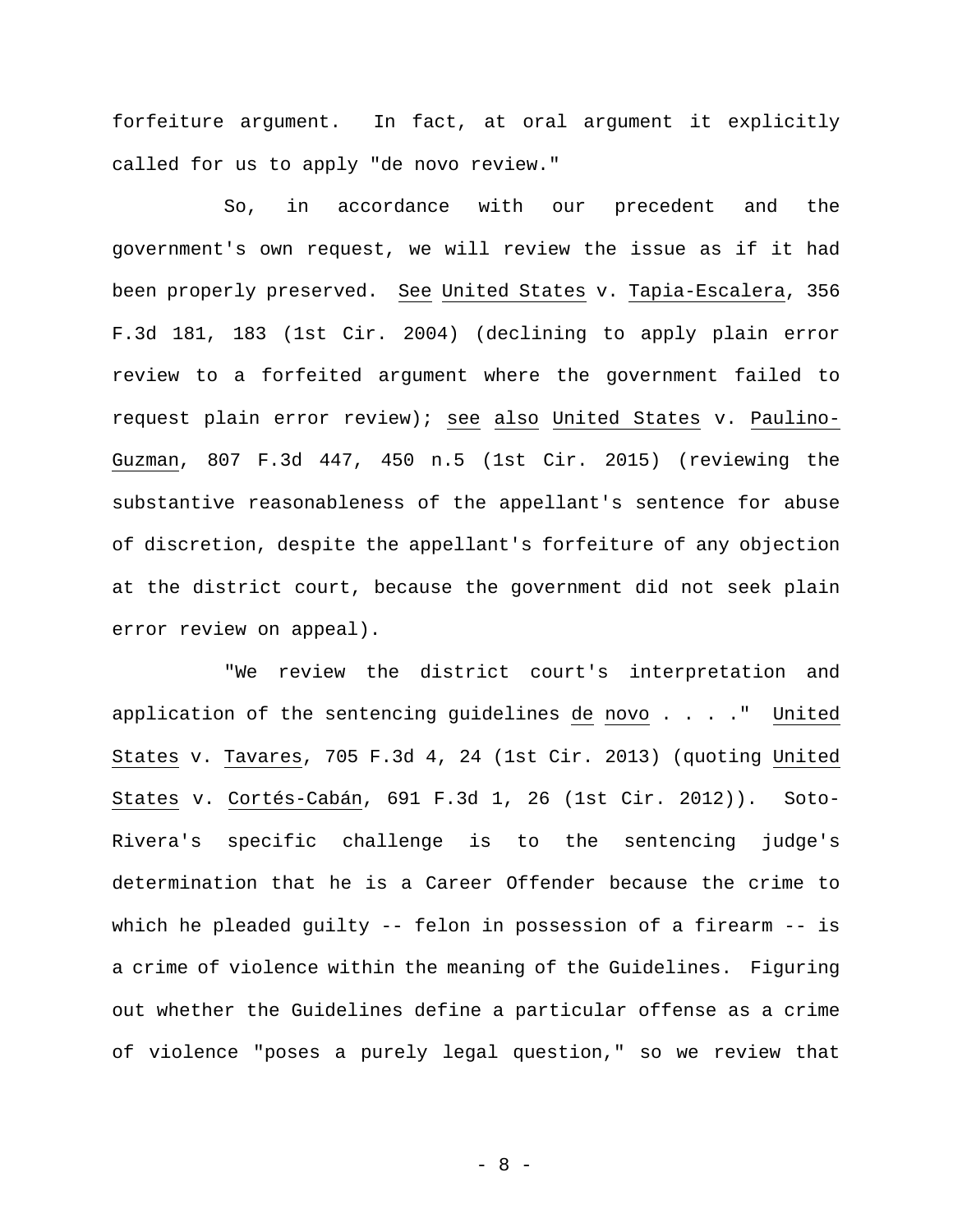particular issue de novo, too. United States v. Velázquez, 777 F.3d 91, 94 (1st Cir. 2015).

## **ANALYSIS**

#### **A.**

This appeal is all about Soto-Rivera's sentence, not his conviction. We must determine whether being a felon in possession of a firearm in violation of 18 U.S.C. § 922(g)(1) is a "crime of violence" under the Career Offender provisions in the Guidelines.4 Soto-Rivera says that, thanks to an opinion handed down by the Supreme Court while his appeal was pending, Johnson v. United States, 135 S. Ct. 2551 (2015), his admitted possession of a generic "firearm" does not constitute a "crime of violence" under the Guidelines.<sup>5</sup> The government, not surprisingly, disagrees and offers us a path to affirming the sentence.

# 4 As a reminder, the Guidelines say that

 $\overline{a}$ 

[a] defendant is a career offender if (1) the defendant was at least eighteen years old at the time the defendant committed the instant offense of conviction; (2) the instant offense of conviction is a felony that is either a crime of violence or a controlled substance offense; and (3) the defendant has at least two prior felony convictions of either a crime of violence or a controlled substance offense.

U.S.S.G. § 4B1.1(a). Soto-Rivera makes no argument that he was under 18 at the time he was caught with his Glock.

5 Soto-Rivera separately asserts that there was insufficient evidence before the sentencing judge to establish that he had already been convicted of two predicate crimes, meaning either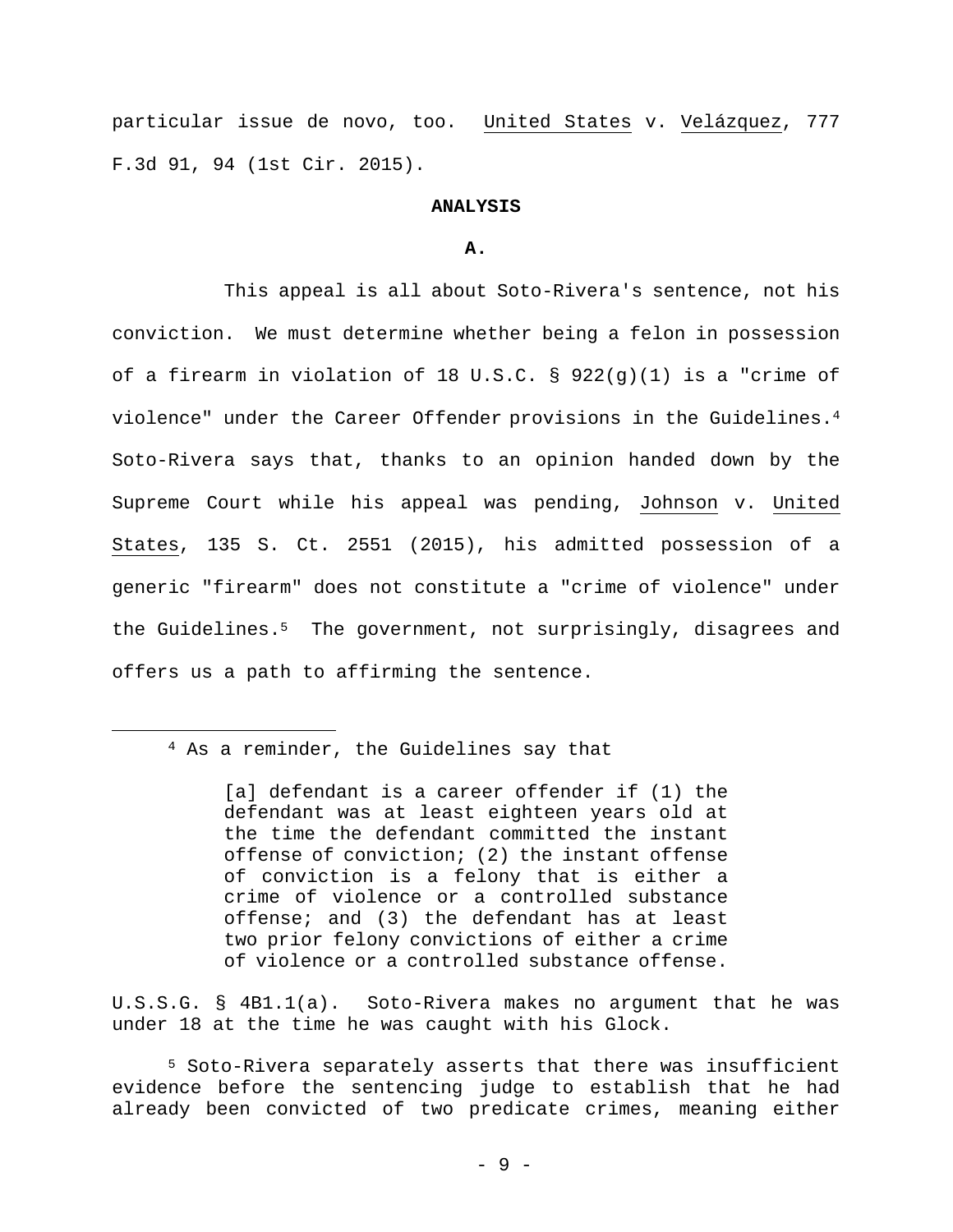But before we can get into the specifics of the parties' arguments, we need to give some details about how the Guidelines define a "crime of violence." And we must look at exactly what Soto-Rivera pleaded guilty to. After doing this we will be able to unpack and consider Soto-Rivera's Johnson-based arguments.

According to the Guidelines,

[t]he term "crime of violence" means any offense under federal or state law, punishable by imprisonment for a term exceeding one year, that  $--$ 

(1) has as an element the use, attempted use, or threatened use of physical force against the person of another, or

(2) is burglary of a dwelling, arson, or extortion, involves use of explosives, or otherwise involves conduct that presents a serious potential risk of physical injury to another.

U.S.S.G. § 4B1.2(a) (emphasis added). The emphasized language, which has come to be known as the "residual clause," is the key to this appeal.

Now, Soto-Rivera pled guilty to possession of a firearm in violation of 18 U.S.C. §  $922(g)(1)$ . This statute states that it is unlawful for any person "who has been convicted in any court of, a crime punishable by imprisonment for a term exceeding one year[,] . . . to . . . possess in or affecting commerce, any

crimes of violence or controlled substance offenses. We do not reach this argument.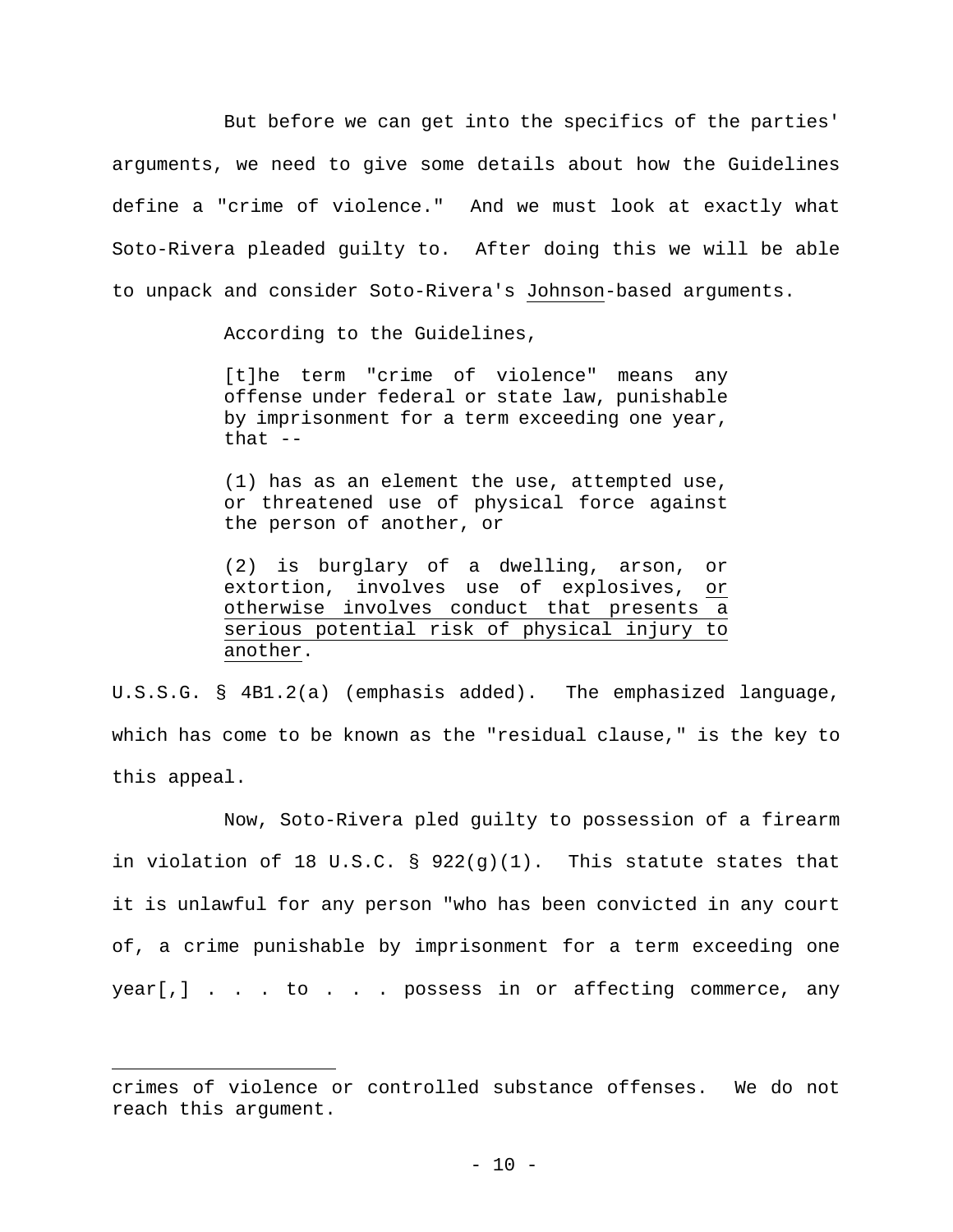firearm or ammunition . . . . " 18 U.S.C.  $\S$  922(g)(1). If this crime is not a crime of violence, it would follow that Soto-Rivera may not be sentenced as a Career Offender.

## **B. Initial Arguments**

In his opening brief, Soto-Rivera argues that being a felon in possession of a firearm is not an offense that contains an element requiring the use, attempted use, or threat of the use of physical force against another. And, seemingly conceding that a conviction for the possession of a machinegun would qualify as a crime of violence, Soto-Rivera says that though "a postconviction determination was made finding the gun to be a 'machine gun,'" the crime of which he was actually convicted -- illegal possession of a firearm -- is "not an offense involving a hazardous weapon." Accordingly, he argues that mere possession of a generic firearm does not qualify as a crime of violence under the residual clause because simply possessing a firearm does not pose a serious potential risk of injury to anyone.

In rejoinder, the government says that Soto-Rivera's crime, although it doesn't contain the use, attempted use, or threatened use of force as an element, nevertheless involves conduct that presents a serious potential risk of physical injury to another given that Soto-Rivera's firearm was a machinegun. The government, therefore, urges us to find that Soto-Rivera's offense

- 11 -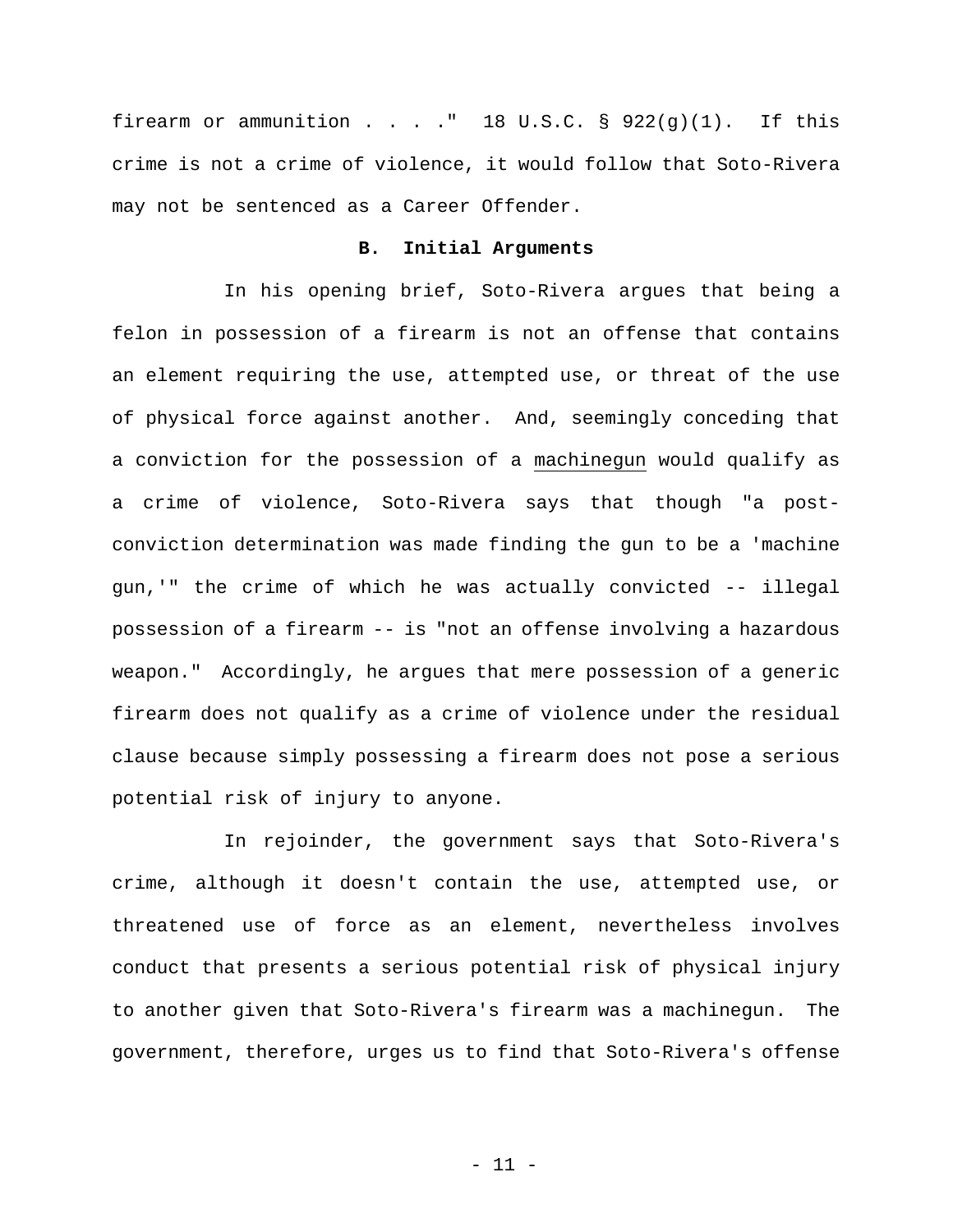of conviction falls within the residual clause's rather expansive definition of a crime of violence.

## **C. Post-Johnson Briefing**

After the parties' briefs came in, the Supreme Court decided Johnson v. United States, 135 S. Ct. 2551 (2015). Johnson involved a void-for-vagueness challenge to the federal Armed Career Criminal Act ("ACCA"), which, like the Guidelines, provides for lengthier sentences for certain defendants based on their criminal histories. In this regard, the ACCA contains a residual clause that is almost identical to the one found in the Guidelines. See id. at 2555-56 (recognizing the ACCA's "residual clause" includes any felony that "'involves conduct that presents a serious potential risk of physical injury to another'" (quoting 18 U.S.C. § 924(e)(2)(B))). The Johnson Court ultimately held that the ACCA's residual clause is void for vagueness and that "[i]ncreasing a defendant's sentence under the clause denies due process of law." Id. at 2557.6

We afforded the parties an opportunity to submit supplemental briefs addressing Johnson's effect, if any, on this appeal. Soto-Rivera argued that Johnson's reasoning applies equally to the Guidelines, rendering the Guidelines's residual

<sup>6</sup> As will be made clear, the reasoning leading to the Supreme Court's holding is of no particular import in this appeal. The only thing that matters for today's analysis is that the Supreme Court invalidated the ACCA's residual clause.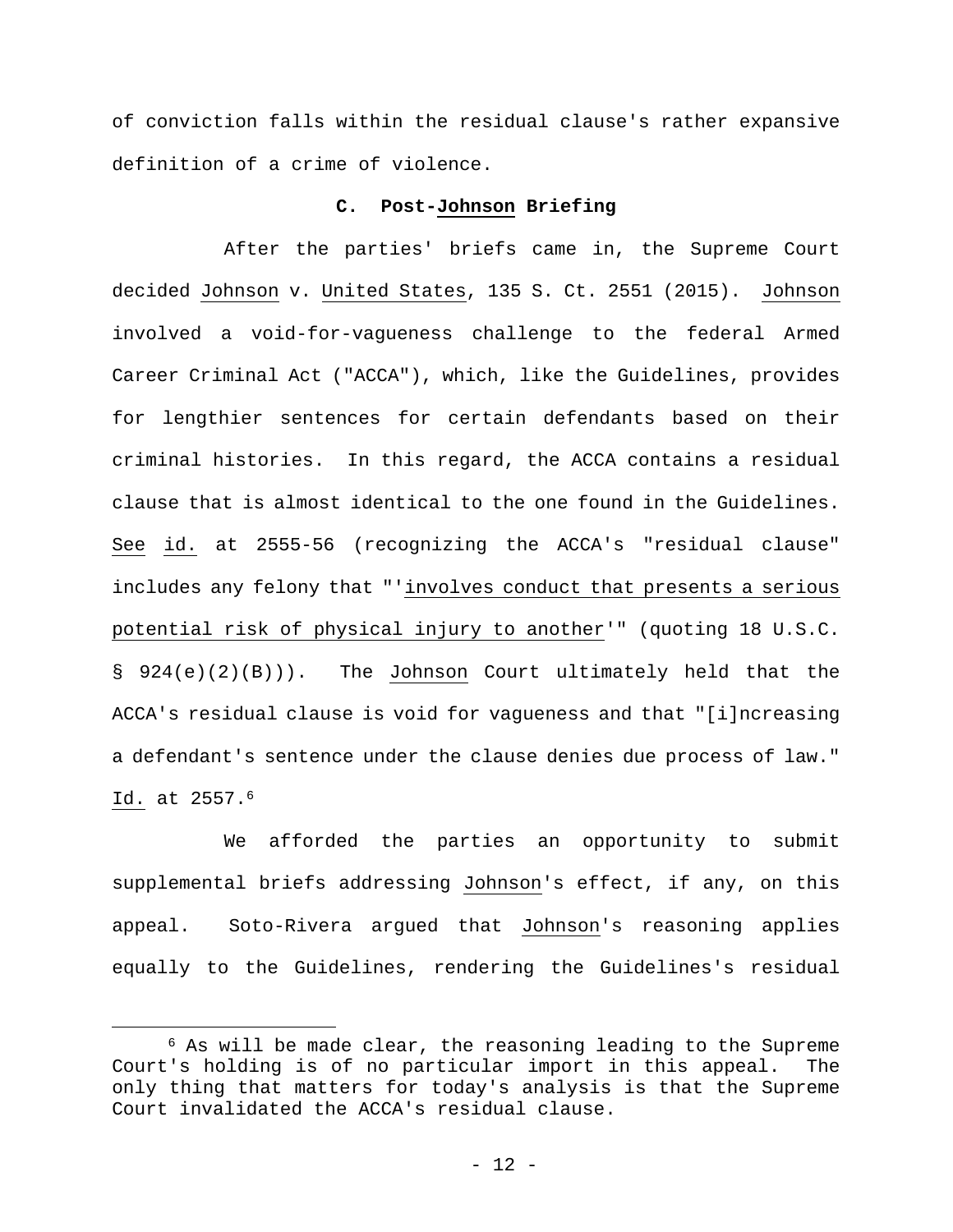clause unconstitutionally vague and invalid as well. And since he was found to be a Career Offender by virtue of that residual clause, Soto-Rivera tells us his sentence cannot stand.

In its supplemental brief, the government said it "acknowledge[d]" that the Guidelines's residual clause "is unconstitutionally vague based on Johnson," and so it "no longer holds the position that [Soto-Rivera's sentence] should be affirmed" based on the residual clause. Thus, for purposes of this appeal, the government concedes that it violates due process to utilize the Guidelines's residual clause to classify a defendant as a Career Offender and thereby impose a longer sentence.

Nevertheless, the government says we may affirm Soto-Rivera's sentence even without the residual clause. We can do this, it says, because the residual clause is not the only route leading to sentencing Soto-Rivera as a Career Offender. According to the government, we may rely on commentary explaining and further expanding upon U.S.S.G. § 4B1.2's definition of "crime of violence."7

<sup>7</sup> Guidelines commentary, the Supreme Court has explained, "may serve these functions: commentary may 'interpret [a] guideline or explain how it is to be applied,' 'suggest circumstances which . . . may warrant departure from the guidelines, ' or 'provide background information, including factors considered in promulgating the guideline or reasons underlying promulgation of the guideline.'" Stinson v. United States, 508 U.S. 36, 41 (1993) (quoting U.S.S.G. § 1B1.7).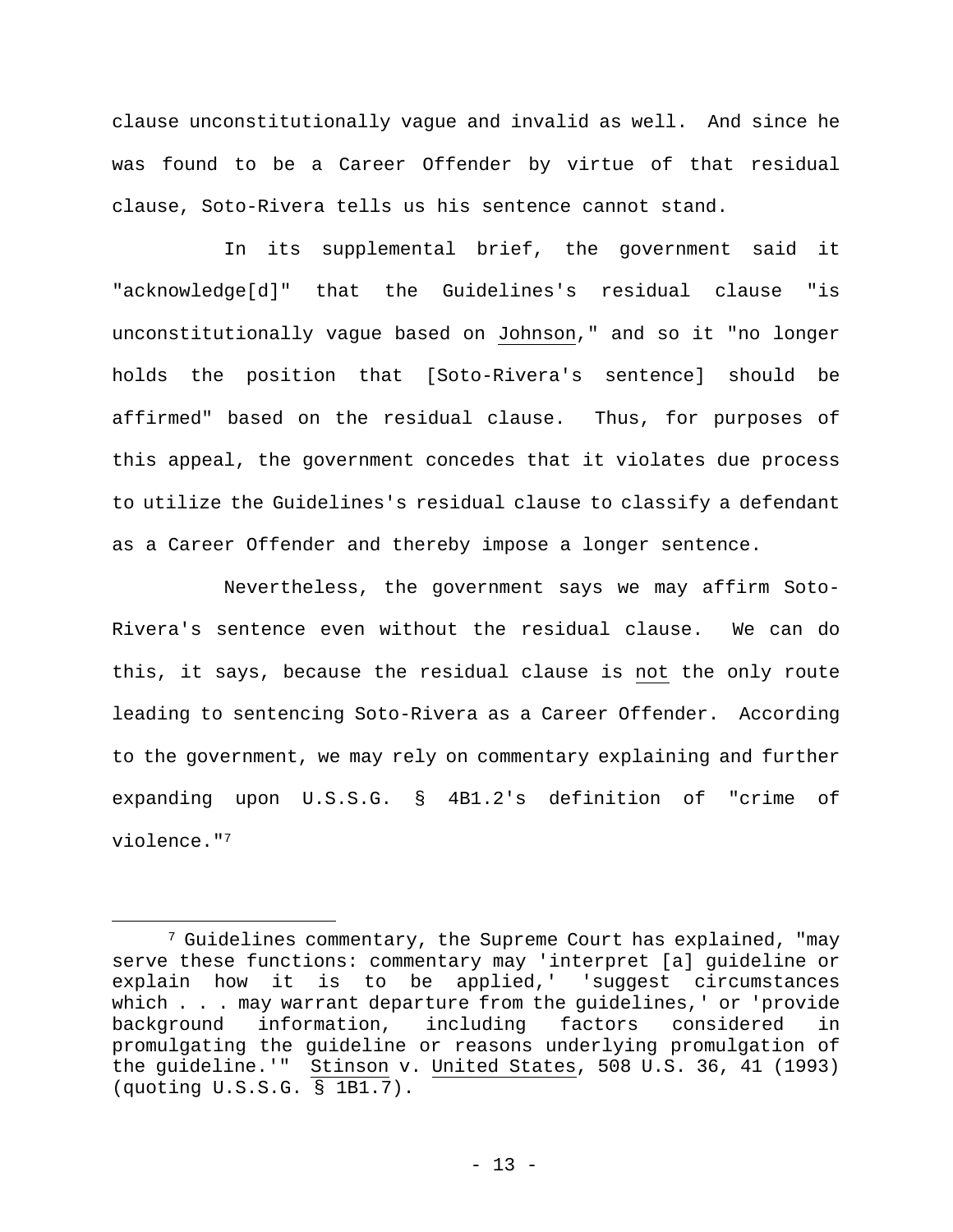Specifically, Application Note 1 to § 4B1.2 states that "'[c]rime of violence' does not include the offense of unlawful possession of a firearm by a felon, unless the possession was of a firearm described in 26 U.S.C. § 5845(a)." U.S.S.G. § 4B1.2, Application Note 1. The referenced statute, § 5845(a), provides various definitions of the term "firearm," and it explicitly includes "machinegun[s]" within the word's meaning. 26 U.S.C. § 5845(a)(6). Because Soto-Rivera admits that he possessed a machinegun, and because § 5845(a)(6) clearly refers to "machineguns," Application Note 1, therefore, provides a basis completely independent of the residual clause for applying the Career Offender enhancement. Or so the government's argument goes.

## **D. Discussion**

First things first. Based on the government's concession that Johnson's reasoning applies just as well to the Guidelines as to the ACCA -- the correctness of which we do not consider -- we find that Soto-Rivera's Career Offender status may not be predicated upon the Guidelines's residual clause.8 In other

<sup>8</sup> We have yet to decide whether Johnson renders the residual clause in the Guidelines unconstitutional as well. See United States v. Castro-Vazquez, 802 F.3d 28, 38-39 (1st Cir. 2015) (expressly declining to address the issue). Given that the government has explicitly waived any reliance on it here, this is not the case for us to opine on the issue either. Moreover, on January 8, 2016, the Sentencing Commission adopted a preliminary amendment to U.S.S.G. § 4B1.2 ("Preliminary Amendment") that deletes the residual clause. See Amendment to the Sentencing Guidelines (Preliminary) (Jan. 8, 2016) (available at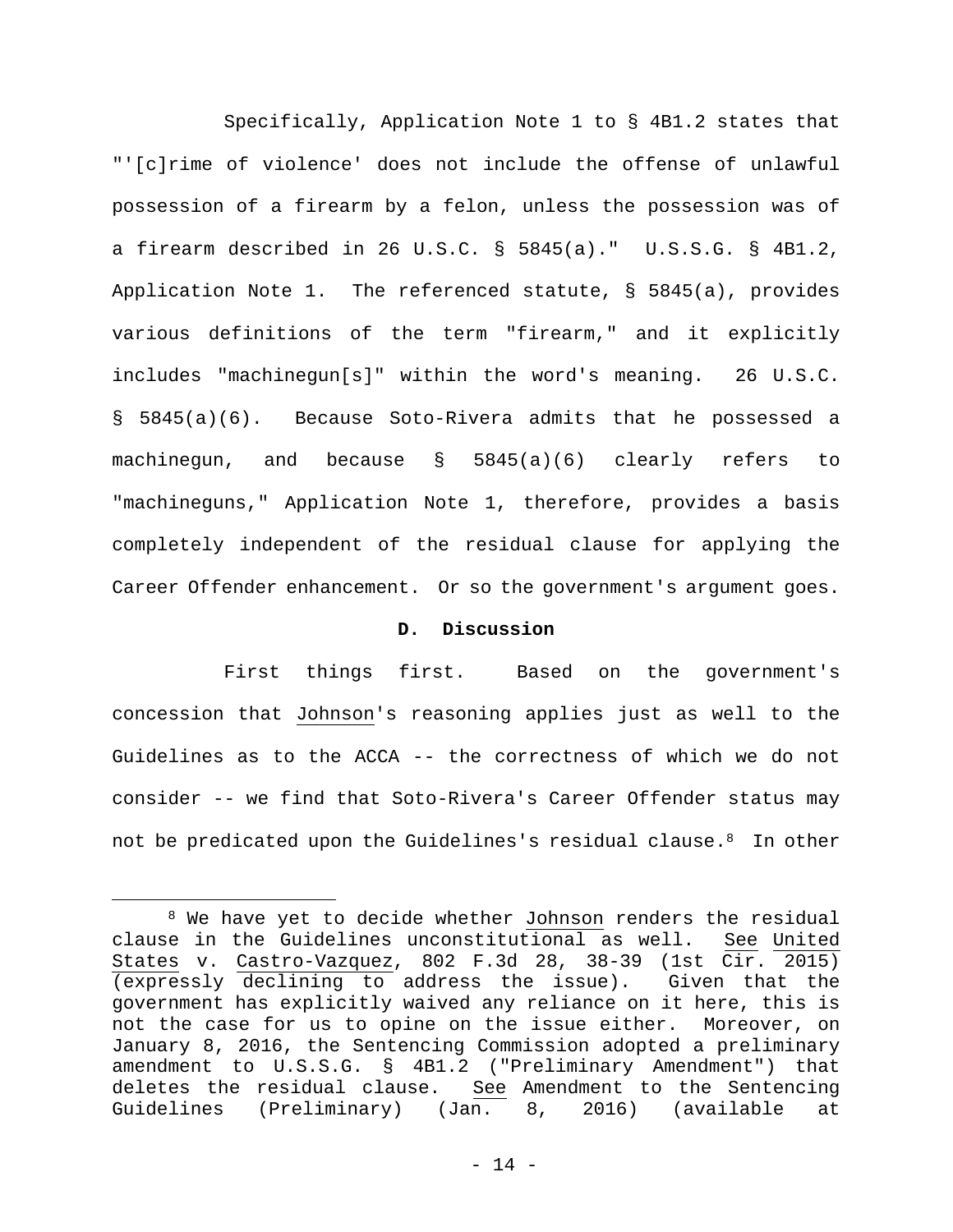words, we may not rely on the residual clause to find that felon in possession of a firearm is a crime of violence.

With the residual clause out of the picture, the government is wholly reliant upon Guidelines commentary -- the above-described Application Note  $1$  to  $§$  4B1.2 -- to support its position. The government directs our attention to the Supreme Court's teaching that commentary "interpret[ing] or explain[ing] a [G]uideline is authoritative unless it violates the Constitution or a federal statute, or is inconsistent with, or a plainly erroneous reading of, that [G]uideline." Stinson v. United States, 508 U.S. 36, 38 (1993). The implication is that because Application Note 1 includes possession of a machinegun as a "crime of violence," and since Soto-Rivera admitted that his modified Glock was a machinegun, Application Note 1 compels the conclusion that Soto-Rivera pled guilty to a crime of violence.

But the government fails to analyze whether Application Note 1 has become inconsistent with its corresponding Guideline if Johnson dictates that we excise the residual clause.9 This is a

http://www.ussc.gov/sites/default/files/pdf/amendmentprocess/reader-friendly-amendments/20160108\_RF.pdf (last accessed January 20, 2016)). The Preliminary Amendment, however, is not scheduled to go into effect until August 1, 2016.

<sup>9</sup> The government also seemingly fails to recognize that, while the Guidelines were binding on the Courts when Stinson was decided, see Stinson, 508 U.S. at 42, this is no longer the case, see United States v. Booker, 543 U.S. 220, 245 (2005) (holding that the Guidelines must be "effectively advisory" in order to survive a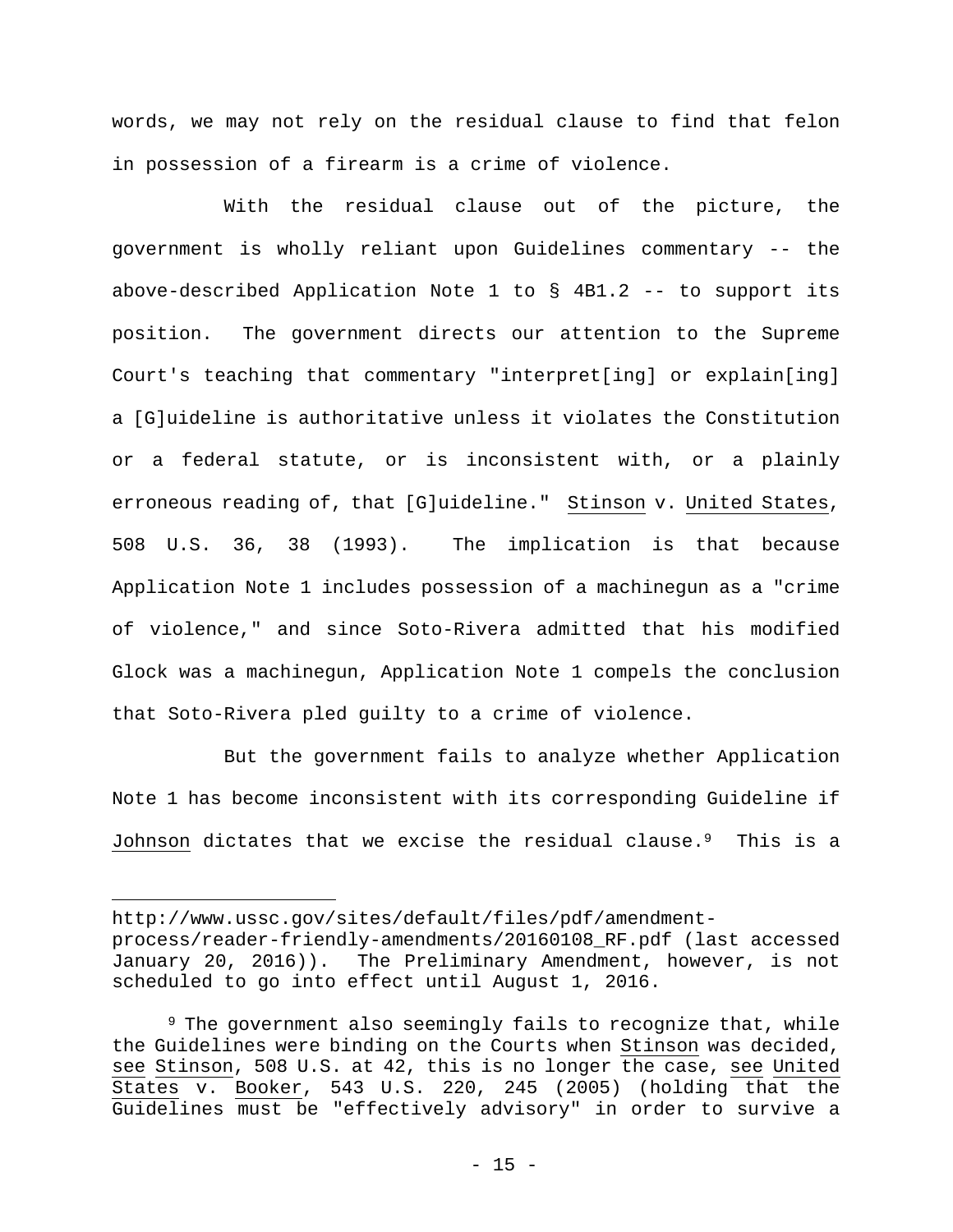significant oversight because (as Soto-Rivera points out) "[G]uideline commentary is not always to be taken as gospel." United States v. Meléndez-Rivera, 782 F.3d 26, 30 (1st Cir. 2015). "[W]here commentary is inconsistent with [Guidelines] text, text controls." United States v. Shell, 789 F.3d 335, 340 (4th Cir. 2015) (citing Stinson, 508 U.S. at 43). See also Stinson, 508 U.S. at 43 (explaining that if "commentary and the guideline it interprets are inconsistent in that following one will result in violating the dictates of the other, the Sentencing Reform Act itself commands compliance with the guideline" rather than the commentary (citing 18 U.S.C. §§ 3553(a)(4), (b))).

The government's argument requires us to look back at the applicable Guideline, U.S.S.G. § 4B1.2(a), and consider whether or not Application Note 1 is consistent with  $\S$  4B1.2(a)'s text in the absence of the residual clause. Excising the clause from § 4B1.2(a) leaves us with a definition of "crime of violence" that looks like this:

> The term "crime of violence" means any offense under federal or state law, punishable by

constitutional challenge). Today, courts are to "give 'respectful consideration' to the now-advisory Guidelines (and their accompanying policy statements)," Pepper v. United States, 562 U.S. 476, 501 (2011) (quoting Kimbrough v. United States, 552 U.S. 85, 101 (2007)), but "may in appropriate cases impose a non-Guidelines sentence," id. (citing Kimbrough, 552 U.S. at 109-10). Because the government's position fails on its own terms (i.e., even if we assume arguendo that commentary is binding), we need not analyze the proper role of Guidelines commentary after Booker.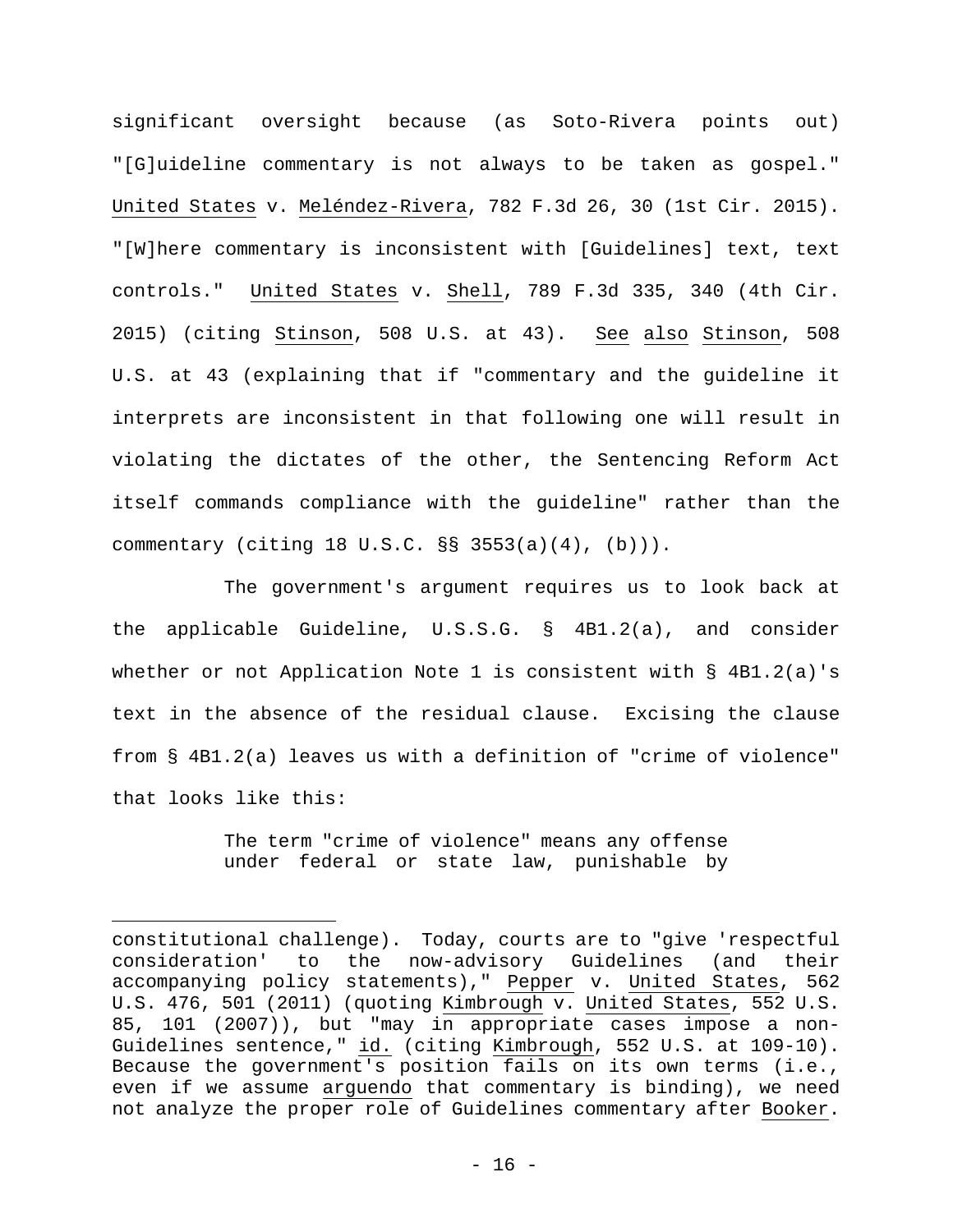imprisonment for a term exceeding one year, that  $--$ 

(1) has as an element the use, attempted use, or threatened use of physical force against the person of another, or

(2) is burglary of a dwelling, arson, or extortion, [or] involves use of explosives.

With § 4B1.2(a) stripped of its residual clause, the government's position that we may rely on Application Note 1 to uphold Soto-Rivera's designation as a Career Offender is hopeless. In order to qualify, Soto-Rivera would have had to have pled guilty to committing a "crime of violence." But, Soto-Rivera did nothing more than admit to mere possession of a machinegun. Passive possession of a firearm (even one as potentially dangerous as a machinegun) is not a crime that includes -- as an element that must be proved by the government -- the use, attempted use, or threatened use of physical force. The lack of such an element means that it does not constitute a crime of violence under U.S.S.G. § 4B1.2(a)(1). Moreover, such possession is clearly not one of those specifically-enumerated crimes listed in U.S.S.G.  $\S$  4B1.2(a)(2). Thus, in the absence of the residual clause, there is nothing within § 4B1.2(a)'s text to serve as an anchor for Application Note 1's inclusion of possession of a machinegun within the definition of crime of violence.

This leaves the government with its argument that we may utilize Application Note 1 as an independent basis for a finding

- 17 -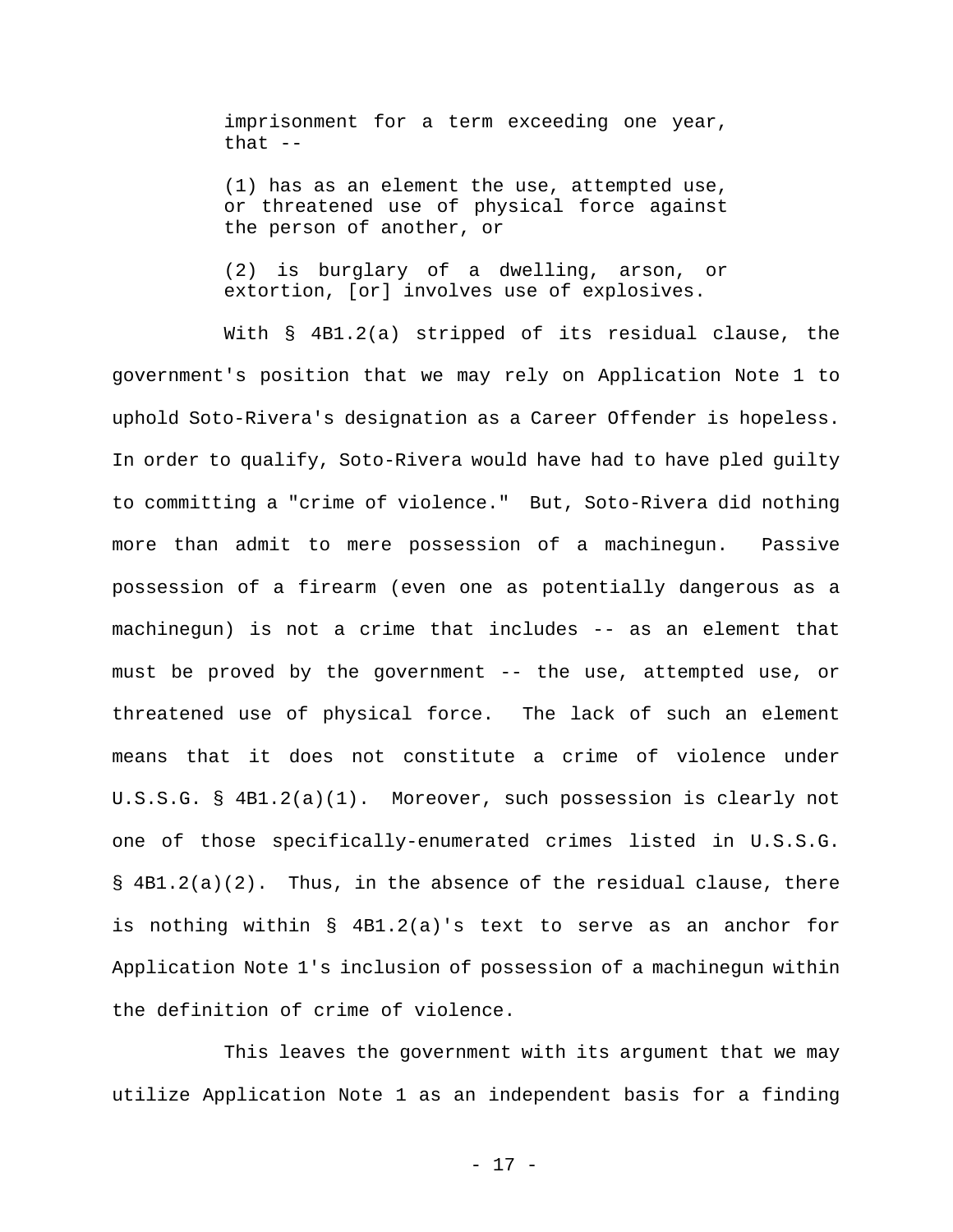of Career Offender status. Yet, doing so would be inconsistent with the post-Johnson text of the Guideline itself. By its clear language, once shorn of the residual clause § 4B1.2(a) sets forth a limited universe of specific offenses that qualify as a "crime of violence." There is simply no mechanism or textual hook in the Guideline that allows us to import offenses not specifically listed therein into § 4B1.2(a)'s definition of "crime of violence." With no such path available to us, doing so would be inconsistent with the text of the Guideline. Accordingly, we find ourselves in one of those situations in which Guidelines commentary should not be "taken as gospel," Meléndez-Rivera, 782 F.3d at 30, and we reject the government's attempt to make use of U.S.S.G. § 4B1.2(a)'s Application Note 1 to expand upon the list of offenses that qualify for Career Offender status.

Finally, the government's reliance on an unpublished opinion from a sister circuit, Beckles v. United States, 616 F. App'x 415 (11th Cir. 2015) (unpublished), is unavailing. True enough, Beckles was decided post-Johnson and determined that unlawful possession of a sawed-off shotgun continues to count as a crime of violence. Beckles, 616 F. App'x at 416. Johnson, Beckles concluded, did not bar this result because "Johnson says and decided nothing about career-offender enhancements under the Sentencing Guidelines or about the Guidelines commentary underlying Beckles's status as a career-offender." Id.

- 18 -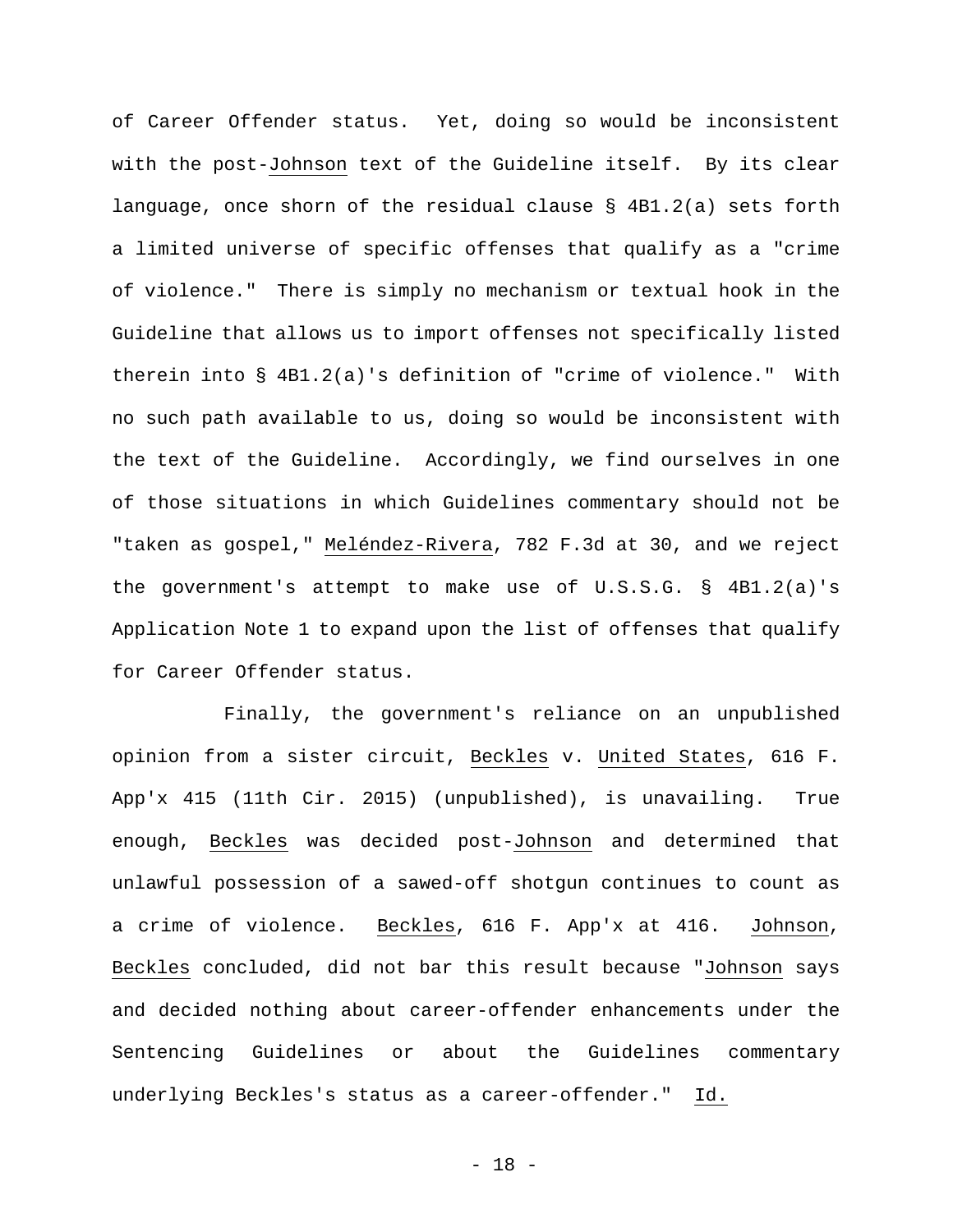After limiting Johnson to sentences imposed under the ACCA, Beckles turned to the Guidelines and explicitly relied on U.S.S.G. § 4B1.2's Application Note 1 (which, as we said, is tied to the residual clause) to conclude that possession of a sawedoff shotgun constitutes a crime of violence. To reach this conclusion, Beckles cited and relied on circuit precedent, United States v. Hall, 714 F.3d 1270 (11th Cir. 2013), for the proposition that "the Guidelines commentary in U.S.S.G. § 4B1.2 is binding and, thus, . . . possession of a sawed-off shotgun qualifies as a 'crime of violence.'" Id. at 416 (citing Hall, 714 F.3d at 1274).

In the pre-Johnson Hall case, the Eleventh Circuit was "asked to decide whether an offense [i.e., possession of a sawedoff shotgun] qualifies as a 'crime of violence' under the [Guidelines's] residual clause." Hall, 714 F.3d at 1273 (emphasis added). Thus, Hall determined that, thanks to the Guidelines's residual clause, possession of a sawed-off shotgun is a crime of violence because it "involve[s] conduct that presents a serious potential risk of physical injury to another." See id. at 1274. It is evident, then, that after rejecting the notion that Johnson is controlling, Beckles did no more than reaffirm Hall. Beckles, 616 F. App'x at 416 ("Our decision in Hall remains good law and continues to control in this appeal.").

We need not opine as to whether we believe Beckles was correctly decided. This is because the government has expressly

- 19 -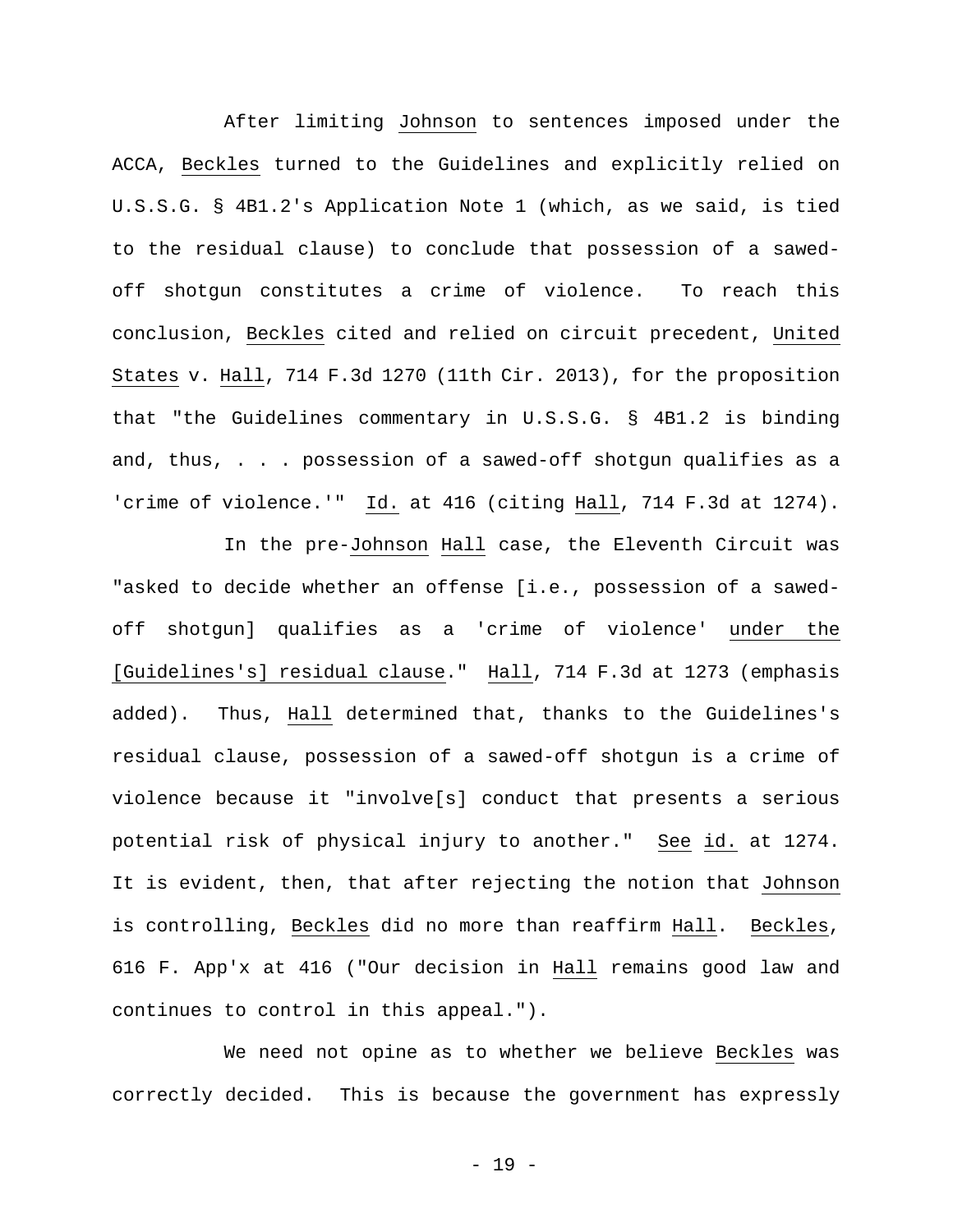conceded that Johnson invalidated the residual clause in the Guidelines. Since Beckles (like Hall before it) was grounded in the very language which the government itself now says must be excised from the Guidelines, Beckles's reasoning and rationale are inapposite here. Thus, the Eleventh Circuit's opinion provides no comfort for the government.10

## **E. Recap**

In sum, the government's arguments that we may affirm the district court's finding that Soto-Rivera pleaded guilty to a crime of violence fail. We agree with Soto-Rivera that, in the absence of the residual clause, there is no textual hook in Guidelines § 4B1.2(a) to allow for the conclusion that his possession of a firearm constituted a crime of violence. It follows that the Guidelines's Career Offender provisions do not apply, and that Soto-Rivera should not have been sentenced as a Career Offender. Accordingly, we must vacate the sentence and

<sup>&</sup>lt;sup>10</sup> Though not cited by the government, the Eleventh Circuit has issued a published opinion dealing with this topic. In United States v. Matchett, 802 F.3d 1185, 1189 (11th Cir. 2015), our sister circuit concluded that the now-advisory Guidelines (including their residual clause) cannot be unconstitutionally vague because the void-for-vagueness doctrine central to Johnson "applies only to laws that prohibit conduct and fix punishments, not advisory guidelines." We have no need to consider the Eleventh Circuit's reasoning (which appears well on its way to becoming a minority view, see note 12, infra) in light of the government's concession as to the unavailability of the residual clause.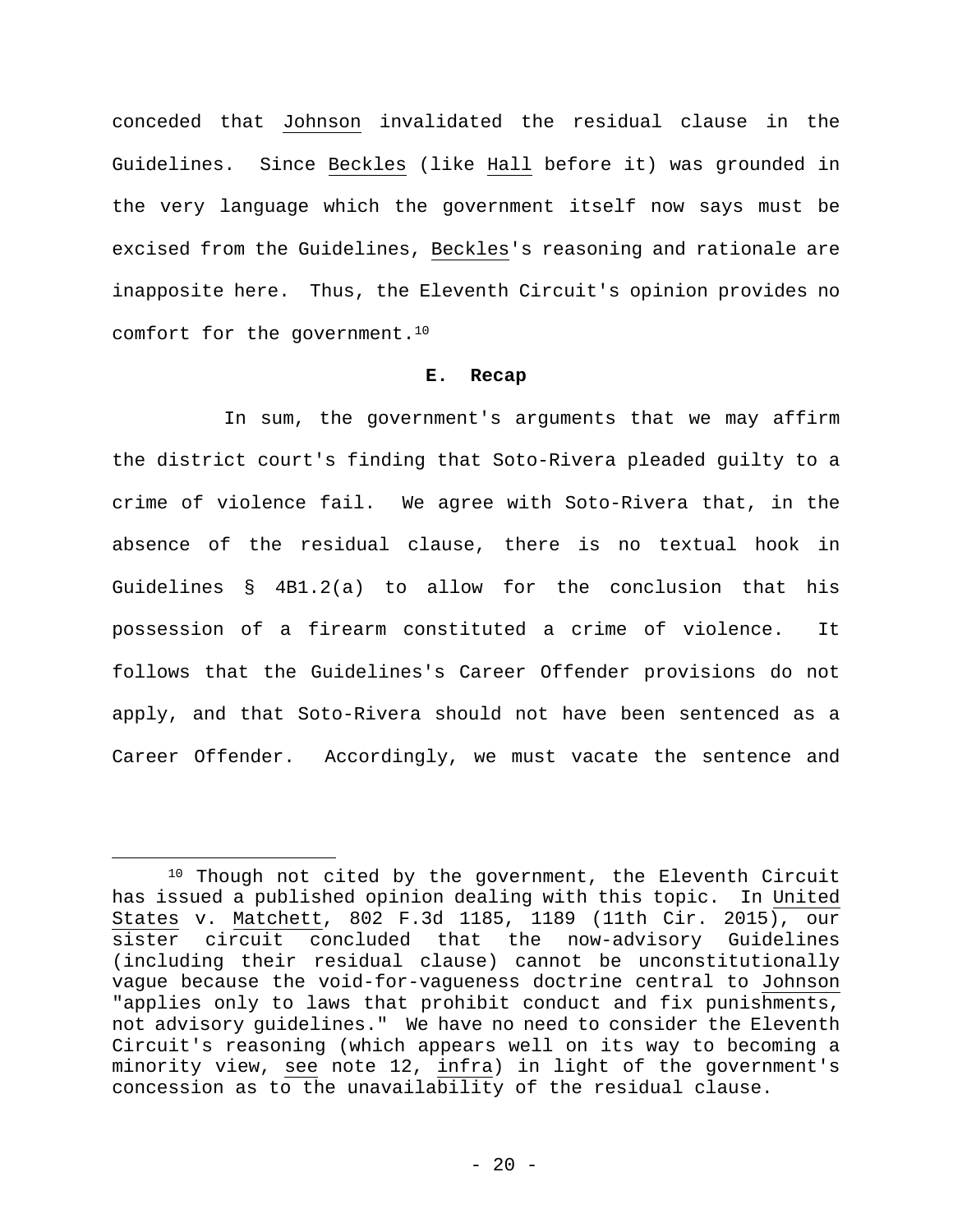remand for Soto-Rivera to be resentenced without being subject to the Guidelines's Career Offender provisions.<sup>11</sup>

As we said at the outset, our ruling is narrow. We hold only that, in light of the government's concession that Johnson invalidates the residual clause in Guidelines § 4B1.2(a)(2), Application Note 1 has become inconsistent with the remaining text of the Guideline itself. Therefore, the commentary provides no basis for us to conclude that Soto-Rivera's crime of conviction, felon in possession of a firearm, falls within § 4B1.2(a)(2)'s definition of "crime of violence." The correctness of the government's concession as to Johnson's impact on the Guidelines is something we need not and do not consider here. $^{12}$  See Evans-

<sup>11</sup> We recognize that the Sentencing Commission's Preliminary Amendment discussed in note 8, supra, does more than just delete the residual clause. It amends U.S.S.G. § 4B1.2(a)(2) to include "unlawful possession of a firearm described in 26 U.S.C.  $\S$  5845(a)" -- that would include a machinegun -- within the meaning of "crime of violence."

Even if we make the two-part assumption that the Preliminary Amendment becomes effective as-drafted on August 1, 2016, and that the new text provides a basis for concluding that felon in possession of a firearm may constitute a crime of violence in at least some circumstances, it still would not be clear that the Preliminary Amendment would justify increasing Soto-Rivera's sentence. After all, the Supreme Court has clearly held that "there is an ex post facto violation when a defendant is sentenced under Guidelines promulgated after he committed his criminal acts and the new version provides a higher applicable Guidelines sentencing range than the version in place at the time of the offense." Peugh, 133 S. Ct. at 2078.

 $12$  Indeed, our court has yet to weigh in on this topic, see Castro-Vazquez, 802 F.3d at 38 ("We do not decide whether the